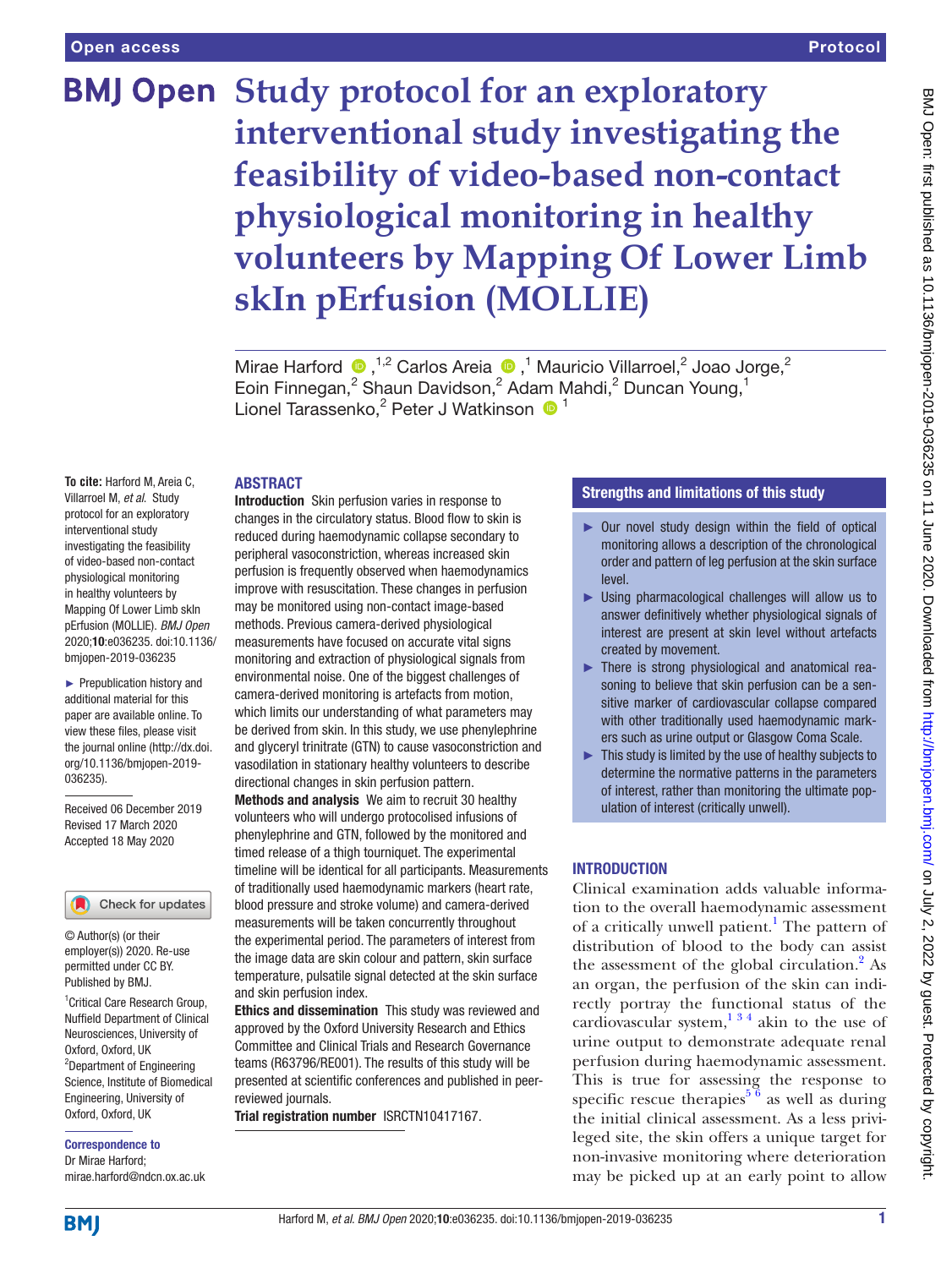intervention. The ease of access to the skin also provides a rationale for exploring its use as a monitoring target.

Recent efforts in camera-derived non-contact monitoring have identified several parameters of interest that can be measured at the skin surface.<sup>[7](#page-5-3)</sup> In the visible spectrum, image photoplethysmography (PPG) allows the measurement of beat-to-beat information, although the precise origin of this fluctuation measured at the skin surface is still not clear.<sup>[8](#page-5-4)</sup> Thermal camera measurements in the long-wave infrared range traditionally targeted nasal temperature fluctuation to estimate the respiratory rate, but there have also been attempts to use a surface temperature gradient to estimate haemodynamic status.<sup>[9](#page-5-5)</sup> Laser speckle contrast imaging (LSCI) is a technique that allows measurement of the flow of blood in the vessels immediately under the skin surface, $10$  which can be achieved using laser within or outside the visible spectrum. LSCI's current use is mainly in imaging the cerebral blood flow, wound assessment and intraoperative vessel monitoring. Imaging within these different spectral ranges provide diverse information, as they will penetrate the skin surface to a variable degree.<sup>[11](#page-5-7)</sup>

To date, efforts made in this field have used the clinically trained eye as the definitive model monitor. However, methods based on the function of our eyes are often limited to the visible wavelength spectrum. As our vision relies on the visible spectrum, this methodology allows minimal depth penetration. Other monitors used frequently in clinical practice use other spectral ranges. For example, oxygen carriage in the blood is measured by comparing the absorption of light corresponding to wavelengths of 660nm (red) and 940nm (infrared). Furthermore, the clinician uses multiple parameters to make an overall assessment of the haemodynamic status such as skin temperature, skin colour, peripheral pulses and clamminess.<sup>12</sup> Rather than relying on the accuracy and reliability of signal measured in one wavelength alone, the use of multiple parameters measured across a larger wavelength spectrum to reach a composite conclusion similar to our clinical practice may provide richer information about the circulatory state.

Movement artefact remains a key challenge in image-derived measurements,<sup>[9](#page-5-5)</sup> even when the parameter of interest is technically relatively accessible (eg, heart rate or respiratory rate). In our previous study, we saw that

exercise-induced 'physiological' cardiovascular changes created a significant degree of movement artefact that it was not possible to assess for certain whether skin carries a meaningful signal that could be detected during these periods.

This study aims to describe the dynamic skin response to induced changes in haemodynamics, using a range of non-contact cameras. Following the description of baseline perfusion pattern at the skin surface, we will then create controlled changes by giving escalating infusions of phenylephrine and glyceryl trinitrate (GTN) with the aim of constricting and dilating the surface vessels, respectively. Using these controlled pharmacological methods, we aim to induce variations in skin perfusion and assess the pattern change while the amount of blood under the skin changes in opposite directions. We hypothesise that the induced increase and decrease in skin perfusion (and the resultant changes in skin colour, surface temperature and blood flow velocity) may be detected non-invasively using cameras detecting signals within an outside the visible spectrum. The expected changes and the cameras being used to detect the changes are shown in [table](#page-1-0) 1. In order to describe these changes with detailed knowledge of the lower limb vascular anatomy, we plan to use an arterial tourniquet and timed release to identify the arterial perforator vessel locations<sup>13</sup> that represent the dominant branch supplying each region of skin. All subjects will undergo the same study protocol without randomisation. This protocol follows the guidelines from the Standard Protocol Items: Recommendations for Interventional Trials (SPIRIT) 2013 Statement.<sup>[14](#page-5-10)</sup>

#### Methods and analysis

We aim to recruit 30 healthy subjects aged between 18 and 65 years, aiming for a balanced ratio of male to female participants. As this is an unexplored field, the effect size is not known and it is not possible to calculate sample size. Therefore, this number is based on a balance of adequate study size to describe intersubject differences and sufficient numbers of male/female participants and potential skin types being included, with practical considerations of data size for analysis and running of the study. It is expected that the majority of the healthy volunteers will be approached via word of mouth and posters. Details of

<span id="page-1-0"></span>

| Expected changes with planned infusions<br><b>Table 1</b> |                                           |                                                         |                                                   |
|-----------------------------------------------------------|-------------------------------------------|---------------------------------------------------------|---------------------------------------------------|
|                                                           |                                           | <b>Expected changes with infusions</b>                  |                                                   |
|                                                           | <b>Camera detecting changes</b>           | <b>Phenylephrine</b>                                    | <b>Glyceryl trinitrate</b>                        |
| Skin colour                                               | Red/Green/Blue visible spectrum<br>camera | Pale skin, reduced red tone<br>with vessel constriction | Increase in red tone with yessel<br>dilation      |
| Skin temperature                                          | Thermographic camera                      | Reduced temperature and<br>thermal signal               | Increased temperature and thermal<br>signal       |
| Skin perfusion                                            | Laser speckle contrast imager             | Reduced perfusion/flux                                  | Increased perfusion/flux                          |
| Pulsatility                                               | Red/green/blue visible spectrum<br>camera | Reduced pulsatility in image<br>plethysmography         | Increased pulsatility in image<br>plethysmography |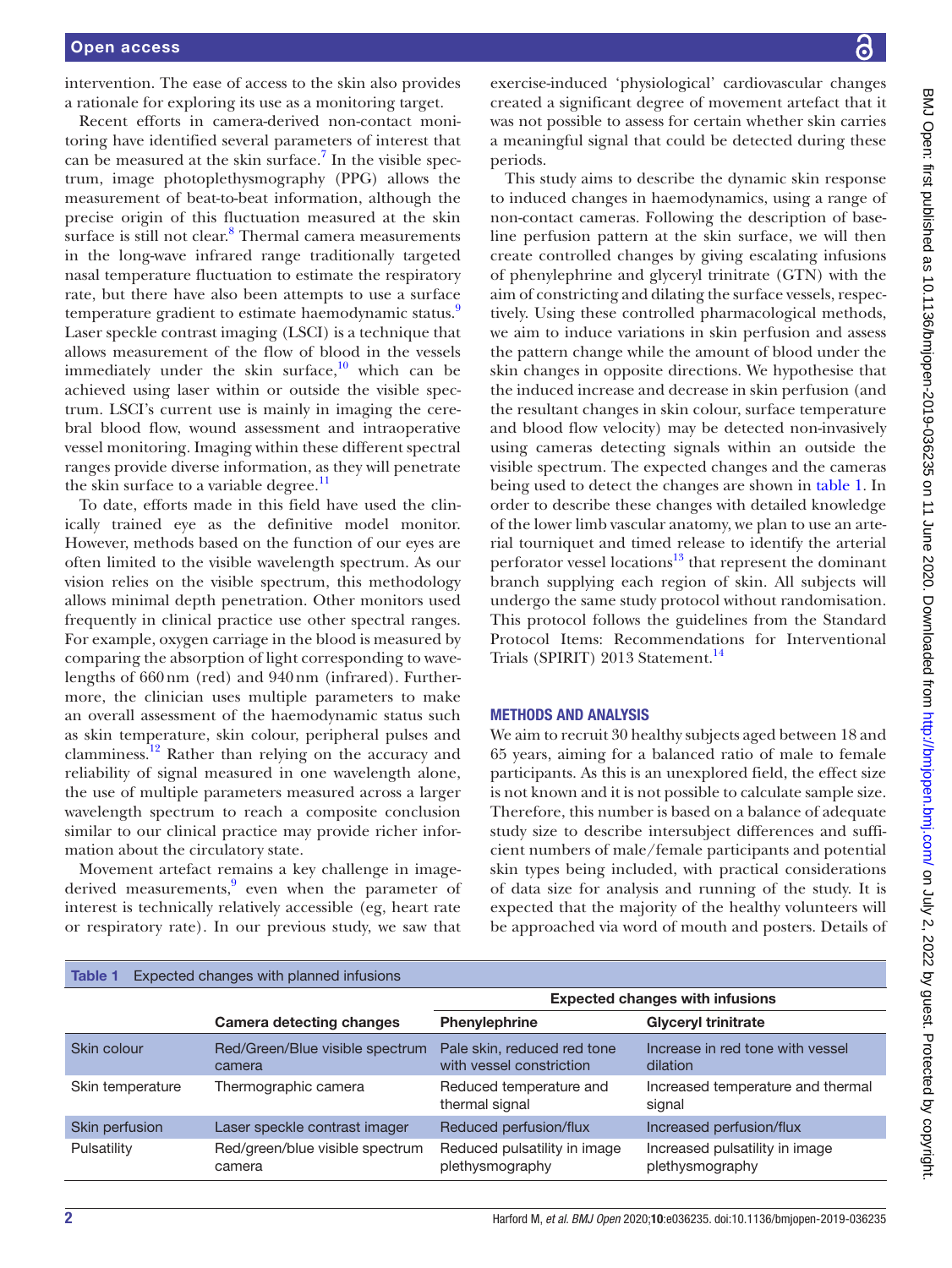# Box 1 Inclusion and exclusion criteria

#### <span id="page-2-0"></span>Inclusion criteria

- ► Healthy adults aged 18–65 years.
- ► Willing and able to given informed consent for participation in the study.
- ► Willing to remove hair on lower limbs by shaving or waxing 24 hours prior to the study visit.

Exclusion criteria

- ► Participants whose anatomy, condition or other required monitoring preclude the use of the camera equipment or thoracic bioimpedance monitor device. Examples include skin disorders such as eczema, scleroderma or psoriasis.
- ► Any degree of lower limb amputation.
- ► History of surgical intervention to the thigh/knee/lower leg, except for procedures not expected to permanently change blood flow pattern to the lower limb skin (eg, knee arthroscopy).
- ► Allergy to silver chloride ECG sensors.
- ► Hyperthyroidism (intravenous phenylephrine contraindicated).
- ► Any regular medication except oral contraception.
- ► Pregnant or breastfeeding.
- ► History or current neurological condition affecting peripheral circulation.
- ► History of cardiovascular disease where phenylephrine or glyceryl trinitrate are contraindicated.
- History of severe headaches.

study inclusion and exclusion criteria are shown in [box](#page-2-0) 1. In order to improve the quality of the images taken and reduce the amount of noise in the images, participants will be asked to remove lower limb body hair at least 24hours prior to the study visit. The study will take place at the Cardiovascular Clinical Research Facility within John Radcliffe Hospital, Oxford, UK where clinical devices and full resuscitation equipment are available.

#### Experimental timeline

Each study visit will begin with informed consent taken by the lead clinician and a final eligibility check. A cardiovascular examination will be performed including an examination of the peripheries for signs of cardiovascular disease, palpation of central pulse and auscultation of heart sounds (to exclude any conditions making the pharmacological challenges unsuitable or unsafe). We will also measure participants' height, weight, Fitzpatrick skin scale and baseline vital signs observations including heart rate, blood pressure, respiratory rate and oxygen saturation. Participants with baseline systolic blood pressure above 140mm Hg or baseline diastolic blood pressure above 90mm Hg on repeat measurements will not be included in the study.

Following intravenous cannulation of the right upper limb, participants will be asked to remain supine without movement. Movement of the lower limbs will be limited by a foot rest limiting involuntary external rotation of the leg. All monitoring equipment (including reference monitors and camera equipment) will be attached to the participants and electronically time-synchronised.

The cameras will record the skin of the right lower limb only. Data from the cameras will be stored in encrypted portable data storage and transferred to secure university server as soon as possible.

The experimental period will begin with a 5min rest with no interventions. After 5min, we will administer phenylephrine hydrochloride intravenously over a 15min period with an increase in dose every minute for the first 10min. The planned dose escalation is described in the Drug infusion protocol subsection. Subjects will then be given a rest period of 20min to allow washout of the phenylephrine. Following the washout period, we will administer GTN intravenously over a 15min period with an increase in dose every minute for the first 10min as per protocol. After another 20min washout period, we will study the refilling pattern of the lower limb using a thigh tourniquet. We will use a Hemaclear (OHK Medical Devices, Haifa, Israel) to achieve exsanguination of the right lower limb and as a right thigh tourniquet. The tourniquet will remain in place for 1min before being removed while we monitor the limb using the experimental and reference monitors.

Participants and researchers will not be blinded to the treatment being given.

Participation in the study is voluntary and it will be made clear to the participants during the informed consent process that they may withdraw from the study at any time during the study visit without citing a reason. In cases of early cessation of the study, the researchers will discuss with each participant whether they wish for the study recording to be deleted. Side effects experienced during the drug experiment will not automatically lead to the participant being withdrawn. After a recovery period of up to 30min, participants may proceed to any remaining study parts if both the participant and the lead clinician are in agreement.

#### Reference measurements

- ► Standard non-invasive blood pressure monitor using an inflating cuff, placed on the left upper limb.
- ► Thoracic bioimpedance monitor to estimate stroke volume. The ancillary data (ECG, impedance waveform and derived measures including acceleration index, velocity index, pre-ejection period and conventional pulse transit time) will also be recorded.
- ► A pulse transit time monitor, which integrates R-wave estimate, PPG and chest wall inductance monitoring.

# Camera equipment

- ► Red-Green-Blue (RGB) camera (Grasshopper3 GS3- U3-51S5C, FLIR Systems, Oregon, USA)—visible spectrum, three-channel, 60 fps (drug infusion periods) or 140 fps (tourniquet release).
- ► Commercial thermographic camera (A6750sc, FLIR Systems)—thermal spectrum, 60 ffps.
- Commercial LSCI (moorFLPI-2, Moor Instruments, Axminster, UK) with near-infrared laser diode 785nm. Camera resolution 580×752 pixels, scan area 15×20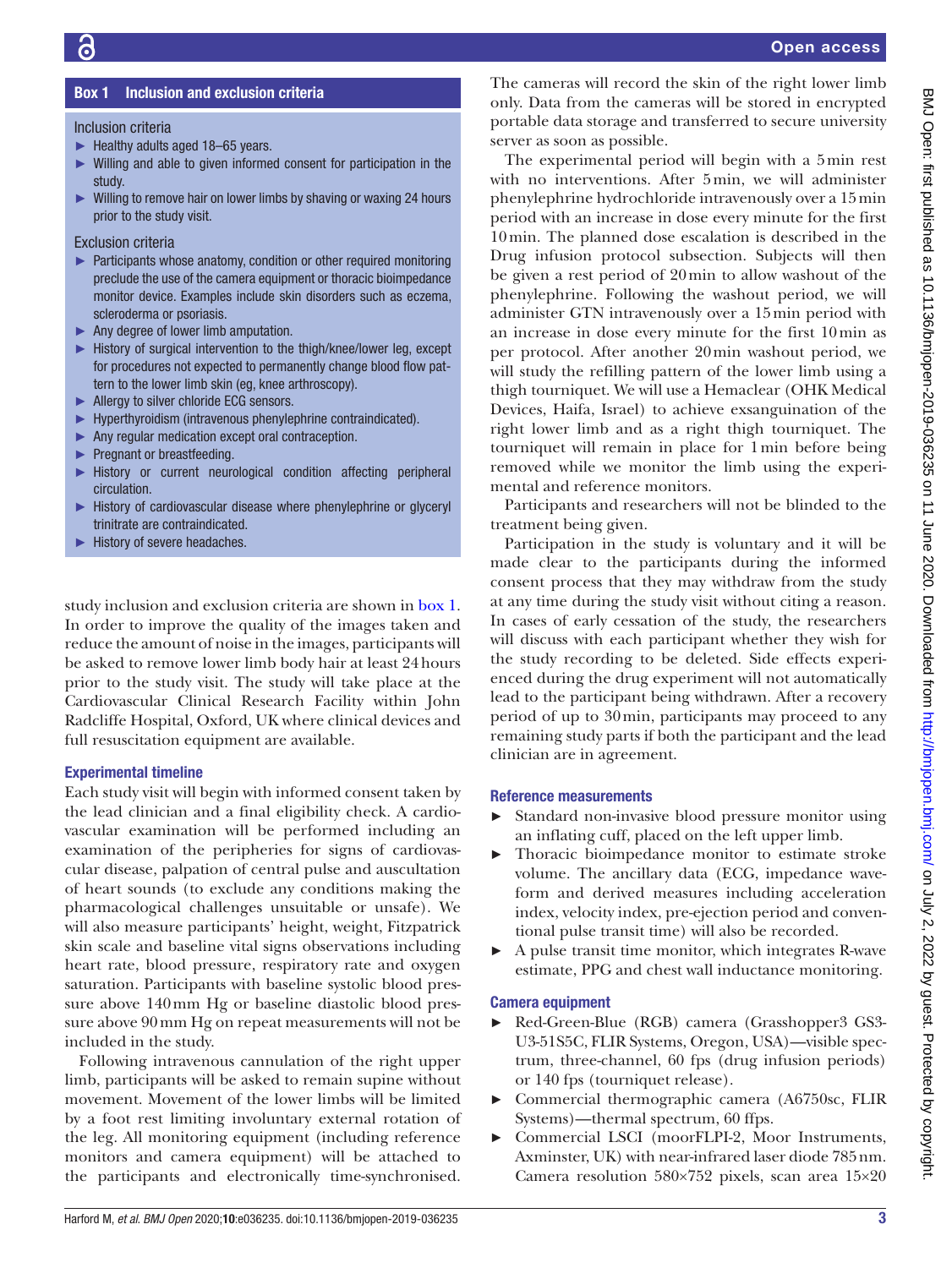cm, 5 fps (drug infusion periods) or 25 fps (tourniquet release).

## Data monitoring

A dataset will be defined as 'full' when the following are available for the participant:

- ► Collection of background characteristics: height, weight, Fitzpatrick skin scale and baseline vital signs observations including heart rate, blood pressure, respiratory rate and oxygen saturation.
- ► RGB camera data to include periods of phenylephrine infusion, GTN infusion and timed tourniquet release.
- ► Commercial thermographic camera data to include periods of phenylephrine infusion, GTN infusion and timed tourniquet release.
- Commercial LSCI data to include periods of phenylephrine infusion, GTN infusion and timed tourniquet release.
- Reference measurements (blood pressure at 1 min interval, stroke volume, ECG, impedance waveform, acceleration index, velocity index, pre-ejection period and conventional pulse transit time, R-wave estimate, peripheral PPG and chest wall inductance monitoring) to include periods of phenylephrine infusion, GTN infusion and timed tourniquet release.

Any incomplete dataset will not count towards the target of 30 participants. The recording of the above dataset will be checked by the researchers during the study visit in real time and immediately poststudy visit prior to transfer to permanent storage.

Completeness of dataset and any unforeseen problems arising from the study will be discussed in weekly study management meetings between MH, CA, JJ and MV or in study supervision meetings between MH, DY, LT and PJW.

# Drug infusion protocol

Phenylephrine infusion will be prepared by mixing phenylephrine chloride with 0.9% sodium chloride solution to create a concentration of 100 µg/mL. The prepared solution will be drawn up into a 50mL syringe. The infusion rate will be started at 0.2 µg/kg/min and increased by 0.2 µg/kg/min increments every 1min. No further increases will be made once a 30% increase in mean arterial pressure is reached. The maximum infusion rate indexed to actual body weight will be set at 2 µg/kg/min and once this rate is reached, the infusion and all monitoring will continue for further 5min. The maximum absolute initial infusion rate will be set at  $14 \mu g/min$ , and the maximum absolute peak infusion rate will be 140 µg/min.

A pre-prepared GTN solution at a concentration of 1mg/mL will be used for the study. The solution will be drawn up into a 20mL syringe. The infusion will be started at 0.15  $\mu$ g/kg/min and increased by 0.15  $\mu$ g/ kg/min every 1min. No further increases will be made once a 30% fall in mean arterial pressure is reached. The maximum infusion rate indexed to actual body weight allowed will be set at  $1.5 \mu g/kg/min$  and once this rate is reached the infusion and all monitoring will continue for

further 5min. Both drugs will be delivered using an infusion pump connected to the intravenous cannula using a two-port connector. The maximum absolute initial infusion rate will be set at  $10.5 \mu g/min$ , and the maximum absolute peak infusion rate will be 105 µg/min.

Any side effects reported by participants will lead to immediate reduction of the drug dose to the immediate preceding infusion rate and documentation of the effect on participant study record.

# Data collection and statistical analysis

The haemodynamic variables measured using reference devices will be continuously recorded and analysed offline. The LSCI monitor results will be collected using the manufacturer's own software (Windows-based control, image processing and analysis) and exported to MATLAB for analysis. All images collected via the RGB and thermal cameras will be saved onto the portable hard drive using purpose-built software and analysed offline.

The main outcome measures in this study are the data collected using video cameras. Three non-contact parameters will be measured from the three cameras and the skin perfusion pattern will be described using composite measures from three different cameras. From the RGB camera, the measurement of interest will be the remote PPG signal across the region of interest (ROI) and the gradient between high and low signal amplitude areas. From the thermal camera, measurements of radiance from ROI will be measured. From the LSCI, three ROI will be selected manually to be centred over the knee, middle of the thigh and lower leg. For each ROI, the average flux (manufacturer estimation of blood velocity) will be measured.

For each parameter taken from the cameras, we will compare the difference between the baseline (rest period prior to drug challenge) and the peak effect (final period of the drug challenge). All values taken throughout each phase of the experimental period will be plotted for a qualitative description of the effect of increasing each drug dose. The plots will be used to show the pattern of effect of vasoconstriction and vasodilation on the different parameters. We will use a paired t-test to test, at the significance level of 0.05, the null hypothesis that there is no difference between the means of baseline and peak effect of the drug challenge. If the assumption of the test is not met by the data, then we will use a nonparametric Wilcoxon-Mann-Whitney test instead.

Other parameters that will be measured from the camera images will include pulse transit estimation from PPG signal between proximal and distal ROI, the surface temperature gradient between proximal and distal ROI, proportion of visible skin surface with the pulsatile component, and colour changes with increasing phenylephrine and GTN infusion.

The timed tourniquet release will be monitored using the same triple camera set up. The outcome of interest from this phase is the regional pattern in reperfusion, with the particular aim of identifying the chronological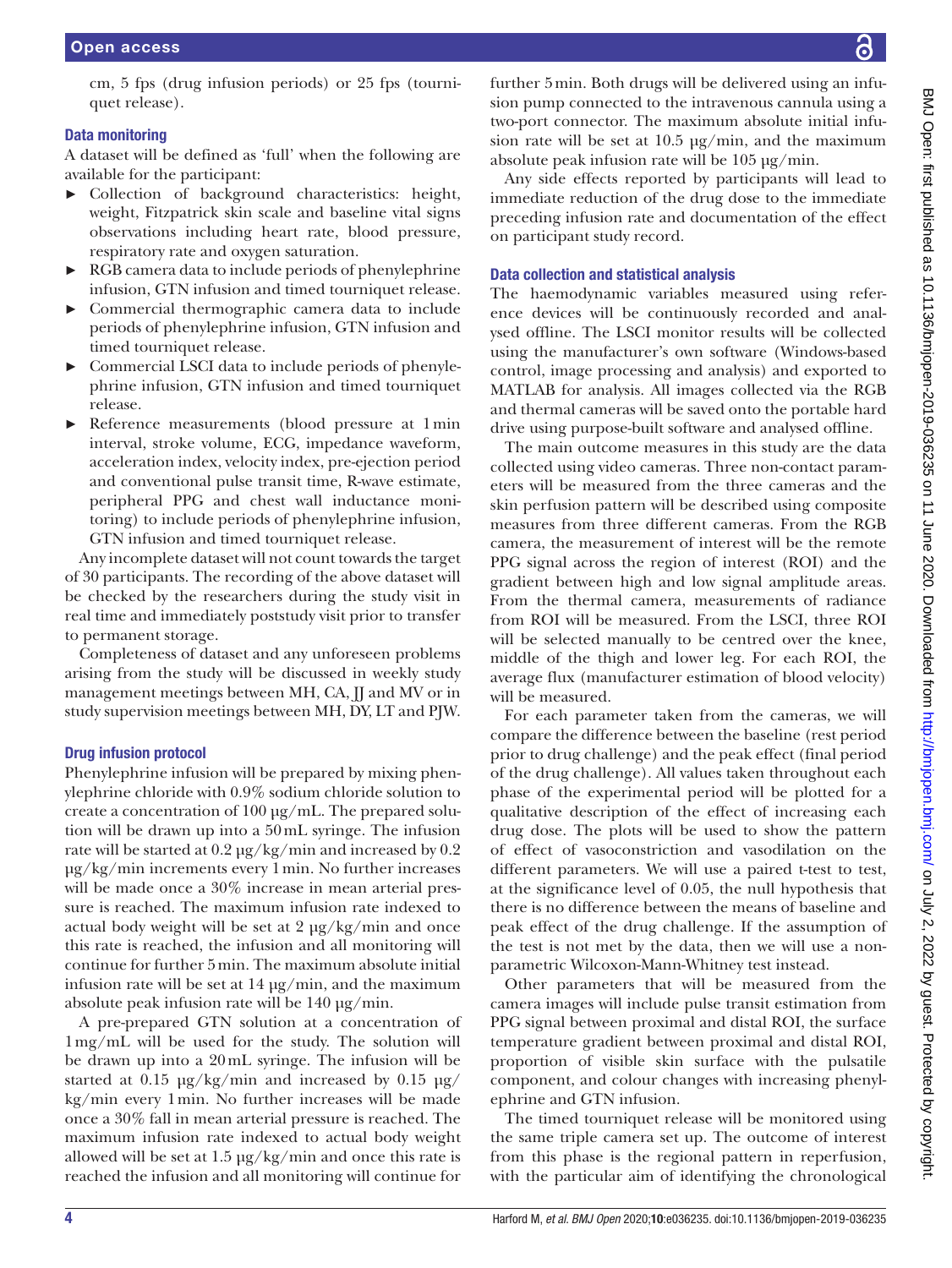order of reperfusion of different skin regions. The reperfusion pattern will be described from colour and skin surface temperature changes, remote PPG appearance in segmented ROIs and flux changes. Any early filling areas identified will be labelled as potential arterial perforator vessel site and overlaid on images from the drug infusion phase of the study.

The data will be presented as mean±SD unless otherwise stated. P values <0.05 will be considered statistically significant.

# Ethics and dissemination

This study was reviewed and approved by the Oxford University Research and Ethics Committee and Clinical Trials and Research Governance teams (R63796/RE001). The study is registered with the ISRCTN registry. Participants will be sent a detailed participant information sheet and given at least 24hours for consideration whether to partake in the study. The participant information sheet ([online supplementary file 1](https://dx.doi.org/10.1136/bmjopen-2019-036235)) and the recruitment poster have been reviewed and approved by the ethics committee for a complete and fair description of taking part. We will obtain written informed consent from all participants using an approved consent form [\(online supplementary](https://dx.doi.org/10.1136/bmjopen-2019-036235) [file 2\)](https://dx.doi.org/10.1136/bmjopen-2019-036235). Any protocol amendments will be submitted to the Oxford University Research and Ethics Committee and Clinical Trials and Research Governance teams for approval before being incorporated.

The findings from the study may be disseminated using academic media including peer-reviewed journal articles, national and international conference presentations, social media (including Twitter), electronic mail within the University of Oxford and the internet including the departmental websites. The findings from the study will form part of a doctoral dissertation for MH. Authorship of journal articles related to this study will follow the ICMJE guidelines.<sup>[15](#page-5-11)</sup> Due to the nature of the data being collected (video/image-based), it is impossible to completely anonymise the data source. This will be explicitly discussed during the informed consent. Participants will be identified only by a participant identification number on study documents and any electronic database. Documents that contain identifying data and/or information allowing linkage between participant identification number and personal data will be stored separately under strict access controls. The participants will retain the right to have their images deleted from storage at any time on request.

# Access to data

The data, stored in a proprietary format that is only readable by the review software, will be recorded onto an encrypted portable storage device that will be transferred by the researchers in secured storage to the University server. Except during transport, access to the data will be restricted to academic areas behind two limited access doors. All study documents will be stored securely

and only accessible by study staff (Kadoorie Centre for Critical Care Research and Education and the Institute of Biomedical Engineering/Oxford University Centre of Excellence for Medical Engineering) and authorised personnel from the University of Oxford for monitoring and/or audit of the study to ensure compliance with regulations. All video data will be stored securely using industry-standard encryption methods. The video data form part of the research data and will be stored securely for 5 years after the release date of the last publication arising from the study.

# Ancillary and post-trial care

If a participant in this study is ever considered to have suffered harm through their participation in the study, then the University of Oxford as the sponsor has arrangements to provide compensation. Participants will be informed of he potential route for escalation of any issues that arise from the study via the study team or via the Chair of the Medical Sciences Interdivisional Research Ethics Committee (MS IDREC) at the University of Oxford as appropriate.

# **DISCUSSION**

To the best of our knowledge, this is the first study aiming to create a skin surface perfusion map of the lower limbs and study changes to the map with an increase and decrease in peripheral skin blood flow. This is one of a series of planned studies designed to answer how much information can be measured at accessible skin surface level using non-contact tools.

A limitation of this proposed study is that it is only including healthy volunteers in artificially controlled conditions with restricted movement. However, we feel that this is an important initial step as if no useful signal can be derived from the best possible environment with no movement artefacts, then further efforts at looking for this absent signal in more realistic situations may not be fruitful. Creating optimum conditions by limiting movement will allow us to isolate signals that are present and potentially allow a better understanding of these signals of interest so that they can be isolated more effectively within a noisy environment. Some concerns may be raised by the use of healthy population. The haemodynamic control requires a fine balance of our sympathetic and parasympathetic systems, and we know that this balance is not at baseline in the critically ill. However, the understanding of how the differing physiology in healthy and non-healthy populations translate to changes measured at the skin surface will expand our understanding of critical illness and haemodynamic collapse.

Another key challenge is that by using specific receptor agonists, we bypass the physiological pathway by which the skin blood flow is reduced or increased. In the healthy population used in the proposed study, we expect the vessel changes to cause subsequent changes in central cardiovascular balance. In critical illness, haemodynamic